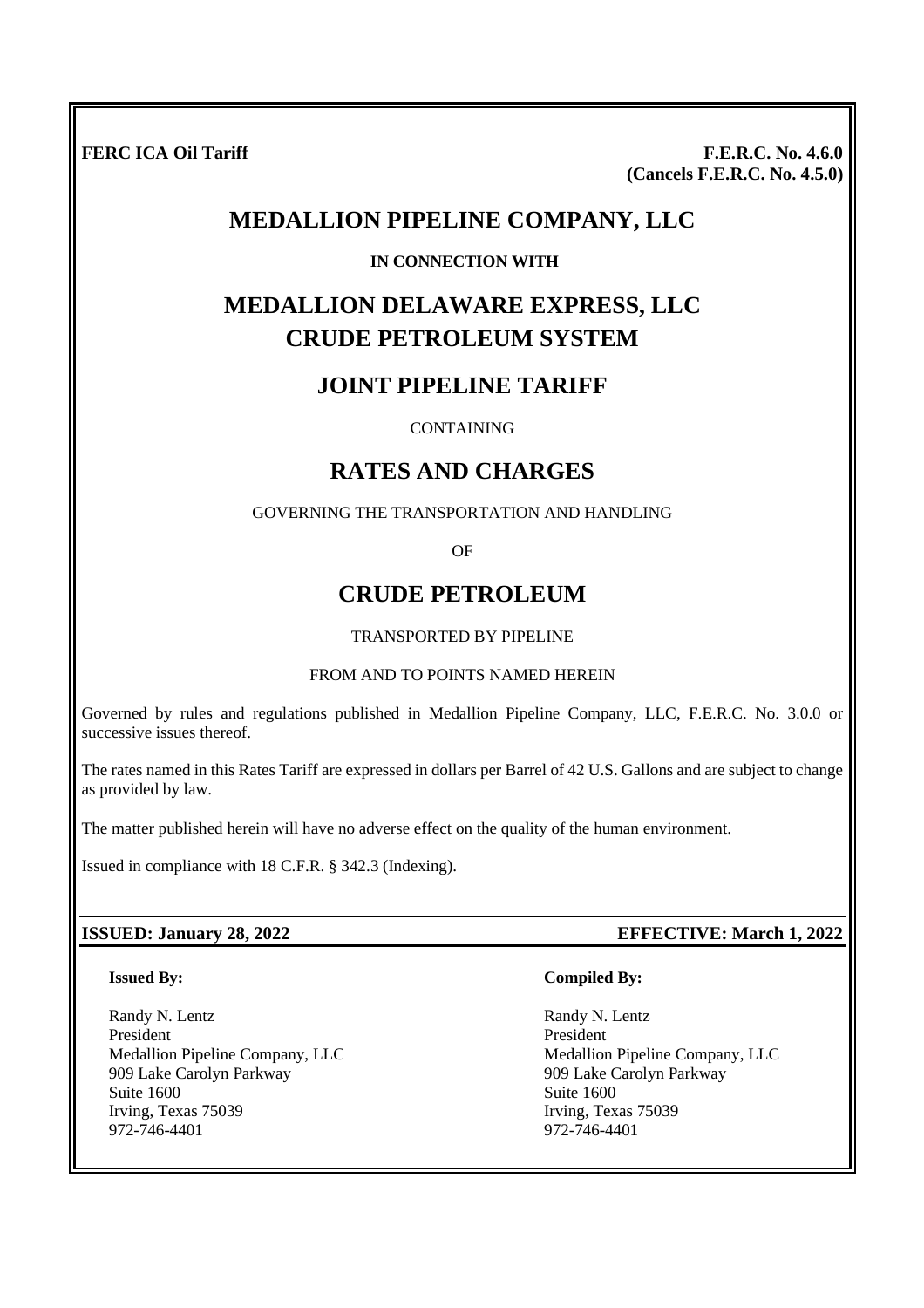Medallion Pipeline Company, LLC F.E.R.C. No. 4.6.0 Medallion Delaware Express, LLC Page 2 of 4

## **RATES AND CHARGES**

The Origin Points for the Joint Tariff Service are the following points of Receipt on the Delaware Express system, all within the state of  $Texas<sup>1</sup>$ 

- Various field origin points to attach Crude Petroleum production within Pecos County, Reeves County, and Ward County; and,
- The Independence Station in Pecos County.
- The Eagle Eye Station in Ward County.

The Destination Points for the Joint Tariff Service are the following points of Delivery on Medallion Pipeline's system, all within the state of Texas:

- On the Crane Extension: the Crane Hub in Crane County; <sup>2</sup>
- On the Howard Lateral: the interconnection with Alon USA Big Spring Refinery in Howard County;
- On the Midland Lateral: the Midland Hub in Midland County;<sup>3</sup> and,
- On the Wolfcamp Connector Mainline: the Colorado City Hub in Scurry County.<sup>4</sup>

<sup>2</sup> The Crane Hub is currently limited to the interconnection with EPIC Crude Pipeline, LP, Gray Oak Pipeline, LLC, Magellan Pipeline Company, L.P. (commonly referred to as the Longhorn Pipeline), Plains All American Pipeline L.P.'s terminal which provides direct access to its Cactus Pipeline, and Medallion Delaware Express, LLC. Medallion Pipeline is willing to consider, pursuant to the terms of its TSAs, additional interconnections available for the Joint Tariff Service at the Crane Hub with other carriers and service providers, where operationally practicable, at mutually agreed upon terms and conditions; provided, however, that Carrier reserves the right to file for and charge an incremental fee for such additional interconnections. *See* Part III of this Rates Tariff. To the extent additional interconnections are constructed and placed in service, Carrier will make appropriate tariff filings with the FERC.

<sup>3</sup> The Midland Hub Destination Point is currently limited to the interconnections with the terminals of Enterprise Products Partners L.P., Oryx Delaware Oil Transport LLC, and Permian Express Terminal LLC. Medallion Pipeline is willing to consider, pursuant to the terms of its TSAs, additional interconnections available for the Joint Tariff Service at the Midland Hub with other carriers and service providers, where operationally practicable, at mutually agreed upon terms and conditions; provided, however, that Carrier reserves the right to file for and charge an incremental fee for such additional interconnections. *See* Part III of this Rates Tariff. To the extent additional interconnections are constructed and placed in service, Carrier will make appropriate tariff filings with the FERC.

<sup>&</sup>lt;sup>1</sup> Delaware Express is obligated to provide additional Origin Points, under specified conditions, pursuant to the terms of Acreage Dedication TSAs. In addition, Delaware Express is willing to provide additional Origin Points available for the Joint Tariff Service to attach Crude Petroleum production (including additional gathering pipelines) on its pipeline system, where operationally practicable, at mutually agreed upon locations; provided, however, that the requesting Shipper(s) is able to satisfy the terms and conditions of the Joint Tariff and executes a long-term TSA or other agreement that, in Delaware Express's sole judgment, sufficiently provides for the reimbursement of all costs associated with the construction and operation of such facilities (including income tax gross up). *See* Part III of this Rates Tariff. To the extent additional Origin Points are constructed and placed in service, Carrier will make appropriate tariff filings with the FERC.

<sup>4</sup> The Colorado City Hub is currently limited to the interconnections with (i) BridgeTex Pipeline Company, LLC, (ii) the Sunoco Pipeline L.P. manifold that interconnects with West Texas Gulf Pipeline Company and Permian Express 2 Pipeline, and (iii) a separate connection with Sunoco Pipeline L.P., as more precisely described in the Connection Agreement between Carrier and Sunoco Pipeline L.P. Medallion Pipeline is willing to consider, pursuant to the terms of its TSAs, additional interconnections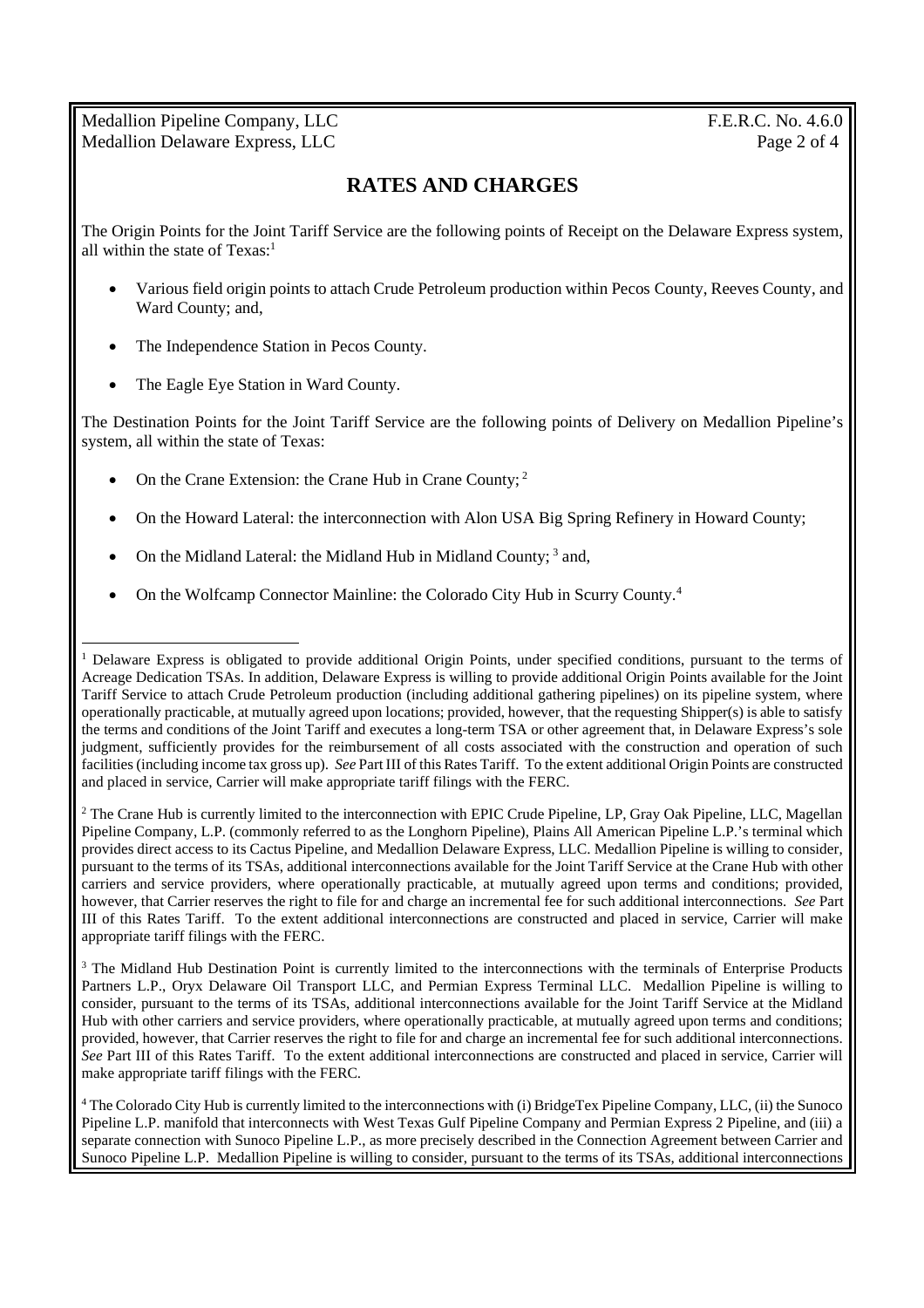Medallion Pipeline Company, LLC F.E.R.C. No. 4.6.0 Medallion Delaware Express, LLC Page 3 of 4

| <b>Rates for Committed Shippers (Dollars Per Barrel)</b> |                   |                                 |                  |
|----------------------------------------------------------|-------------------|---------------------------------|------------------|
| <b>From</b>                                              | T <sub>0</sub>    | <b>Volume Incentive</b><br>Rate | <b>Firm Rate</b> |
| All Joint Tariff Origin Points                           | Midland Hub       | [U] $$1.0500$                   | [U] $$1.4000$    |
| All Joint Tariff Origin Points                           | Alon Interconnect | [U] $$1.3000$                   | [U] $$1.8000$    |
| All Joint Tariff Origin Points                           | Colorado City Hub | [U] \$1.3000                    | [U] $$1.8000$    |
| Joint Tariff Field Production<br>Origin Points           | Crane Hub         | [U] \$0.8000                    | [U] $$1.0000$    |
| <b>Independence Station</b>                              | Crane Hub         | [U] $$0.6500$                   | [U] $$0.8500$    |
| Eagle Eye Station                                        | Crane Hub         | [U] $$0.6500$                   | [U] $$0.8500$    |

The Base Committed Rates applicable to the Firm Rates above may be increased annually by the greater of 1% or the positive adjustment, if any, in the FERC Index; provided, however, such increase shall not exceed 3% annually.

available for the Joint Tariff Service at the Colorado City Hub with other carriers, where operationally practicable, at mutually agreed upon terms and conditions; provided, however, that Carrier reserves the right to file for and charge an incremental transportation fee to recover the costs associated with the construction and operation of the facilities necessary to provide such additional interconnections. *See* Part III of this Rates Tariff. To the extent additional interconnections are constructed and placed in service, Carrier will make appropriate tariff filings with the FERC.

<sup>5</sup> Such Committed Rates are available only to those Shippers that executed a TSA for the Joint Tariff Service (i) in accordance with the terms set forth in the Open Season Notice dated October 18, 2017 and described in the Petition for Declaratory Order submitted in Docket No. OR18-13-000 and/or (ii) in accordance with the terms set forth in the Open Season Notice dated April 12, 2019 and described in the Petition for Declaratory Order submitted in Docket No. OR19-28-000.